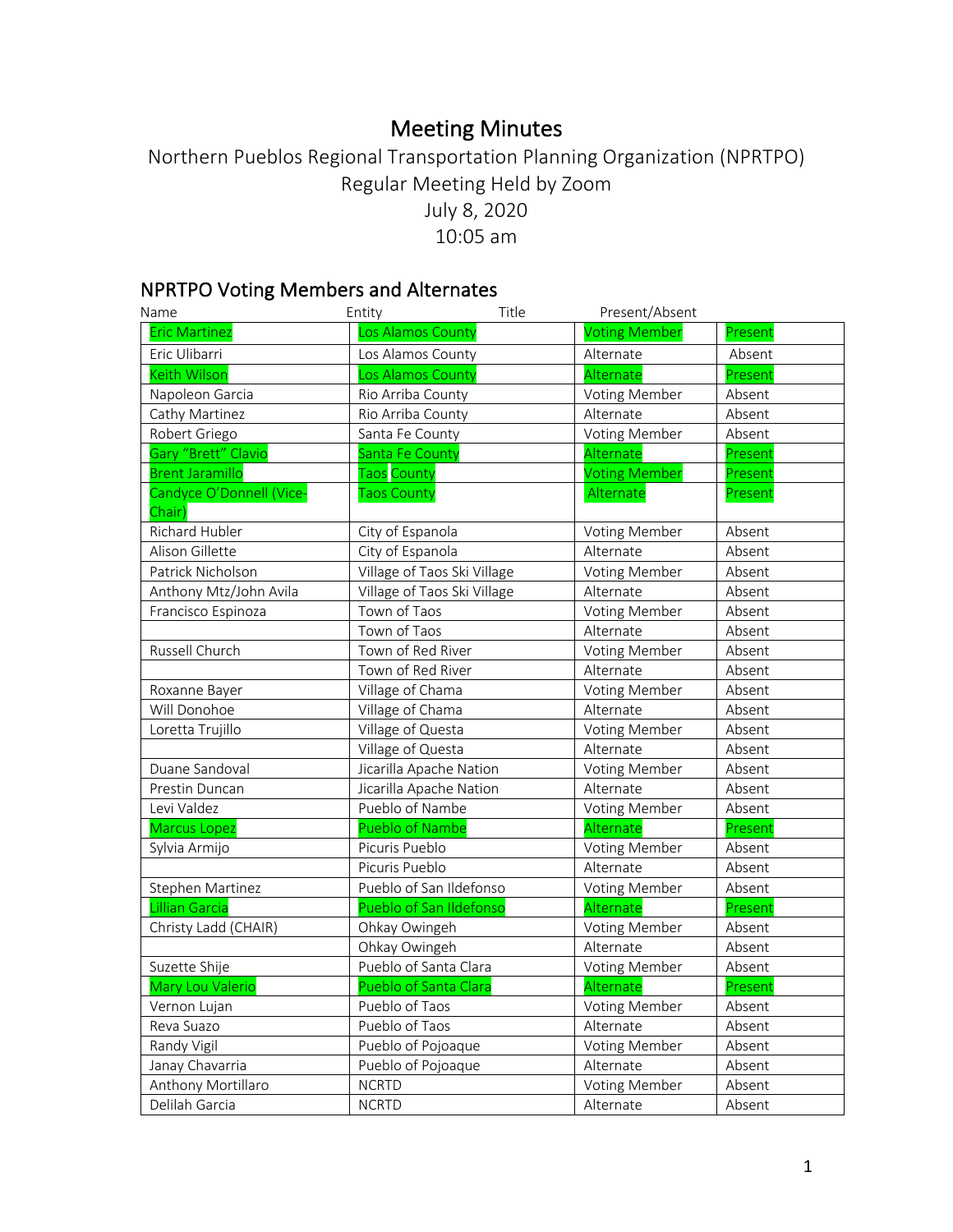### NCNMEDD/NPRTPO Staff

| Lesah Sedillo | NCNMEDD – Community Development Director |
|---------------|------------------------------------------|
| Steve Fischer | NCNMEDD-Transportation Planner           |

### NMDOT Staff

| Joseph Moriarty | NMDOT NPRTPO Planning Liaison        |
|-----------------|--------------------------------------|
| James Mexia     | NMDOT D-5 Technical Support Engineer |

## Guests

Ramon Pacheco (Taos County Public Works) Sybil Cota (guest from Ohkay Owingeh)

## I. Call Meeting to Order

At 10:05 Vice Chairwoman O'Donnell, Taos County, called the meeting to order.

### II. Pledge of Allegiance

Vice Chairwoman O'Donnell, Taos County, requested that Marcus Lopez, Pueblo of Nambe, conduct the Pledge of Allegiance.

### III. Welcome and Introductions/Public Comments:

Vice-Chairwoman O'Donnell, Taos County, conducted a roll call to confirm attendance. Vice Chairwoman O'Donnell, Taos County, asks if there are any comments from the public. There were no comments or requests from the public.

## IV. Approval of the Agenda:

Vice Chairwoman O'Donnell, Taos County, asked for a motion to approve the agenda. Marcus Lopez, Pueblo of Nambe, made the motion to approve the agenda as submitted. Mary Lou Valerio, Pueblo of Santa Clara, seconded the motion. Vice Chairwoman O'Donnell, Taos County, called for a roll call vote. Steve Fischer, NPRTPO Planner conducted a roll call vote of the members in attendance.

| Entity             | <b>Voting Member</b>   | Vote |
|--------------------|------------------------|------|
| <b>Taos County</b> | <b>Brent Jaramillo</b> | Yes  |
| Pueblo of San      | Lillian Garcia         | Yes  |
| Ildefonso          |                        |      |
| Los Alamos         | Eric Martinez          | Yes  |
| Santa Fe County    | <b>Brett Clavio</b>    | Yes  |
| Pueblo of Nambe    | Marcus Lopez           | Yes  |

Roll Call Vote: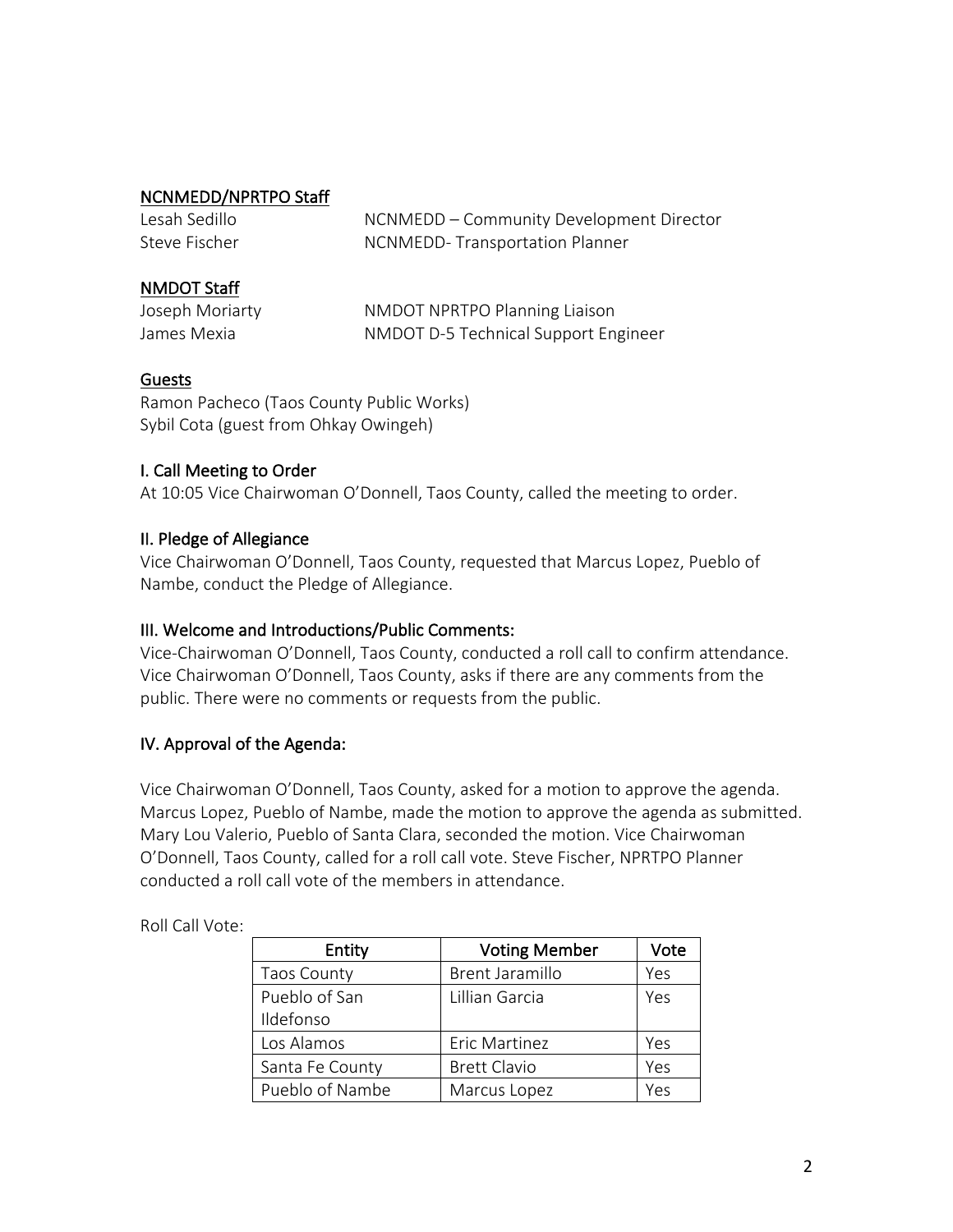| Pueblo of Santa Clara   Mary Lou Valerio |  |  |
|------------------------------------------|--|--|
|------------------------------------------|--|--|

### V. Approval of the Minutes: June 11, 2020 - Special NPRTPO Meeting by Zoom

Vice Chairwoman O'Donnell, Taos County, requested a motion to approve the meeting minutes from June 11, 2020. Mary Lou Valerio, Pueblo of Santa Clara, moved to approve the minutes as submitted. Brent Jaramillo, Taos County, seconded the motion. Vice-chair O'Donnell, Taos County, requested a Roll Call vote. Steve Fischer conducted the roll call vote and all members voted to approve the minutes as submitted.

| Entity                | <b>Voting Member</b>   | Vote |
|-----------------------|------------------------|------|
| <b>Taos County</b>    | <b>Brent Jaramillo</b> | Yes  |
| Pueblo of San         | Lillian Garcia         | Yes  |
| Ildefonso             |                        |      |
| Los Alamos            | Eric Martinez          | Yes  |
| Santa Fe County       | <b>Brett Clavio</b>    | Yes  |
| Pueblo of Nambe       | Marcus Lopez           | Yes  |
| Pueblo of Santa Clara | Mary Lou Valerio       | Yes  |

Roll Call Vote:

VI. Action/Discussion: NPRTPO RTP Update (outline, public survey) Steve Fischer discussed the RTP outline and emphasizes sections that will informed by data gathering and input from the board and the general public.

Steve Fischer walked the members through the draft survey to the general public going through each question relating to access to amenities, use of various transportation modes, ranking the existing infrastructure and top 3 choices of investment of the survey taker's community from a list of six options.

Vice Chairwoman O'Donnell, Taos County, made a comment after the survey presentation saying that she believes it's too heavy handed on biking and walking transportation and that she would like to see a follow up to the question of "please rate the condition of the transportation infrastructure" to ask if they could provide a specific street or area. This could provide specifics for certain bridges or certain roads. She would also like to see those questions at the front. Following her comments, Vice Chairwoman O'Donnell, Taos County, asked how we plan to get the word out on the survey. Steve Fischer responded by saying that he would rely on the board members to get the word out and that once the comments made by the Vice Chairwoman O'Donnell, Taos County, are implemented and the survey is finalized, Steve will reach out to brainstorm creative online distribution methods to get the survey out to as many community members as possible. Vice chairwoman O'Donnell, Taos County, asked the board if they have any idea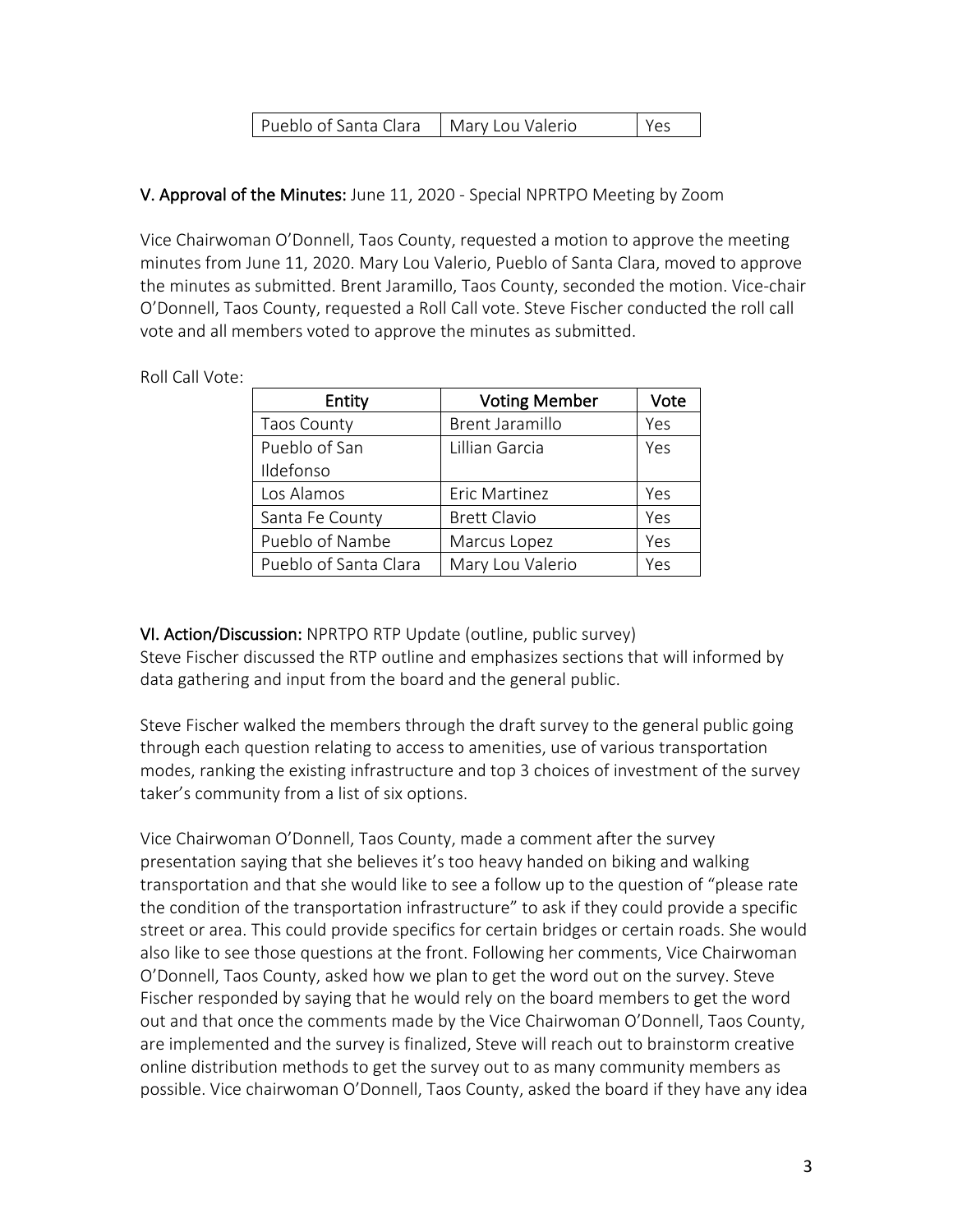on how to get this survey out. Eric Martinez, Los Alamos County, mentioned that Los Alamos has a public information officer and also a contact with LANL public information that they could share with and that they could use their resources to help spread the word and reach more community members.

Lesah Sedillo mentioned that the RTP is the board's plan and that North Central NM EDD is here to assist in the update in the plan. North Central will also be distributing their newsletter and can include the survey as part of that and also have internal organization lists that we can utilize. She greatly respects the local contacts that the board members possess including school contacts and local non-profits.

Joseph Moriarty, NMDOT, agreed with the Vice Chair to re-order the survey. He stated that what the survey is trying to achieve is the priorities of the communities and what will drive the planning and programing. He said that the priorities from the community members should be the central focus of the plan. Steve thanked Joseph for his comments and agrees.

Lesah stated that NCNMEDD is also conducting work for the Comprehensive Economic Development Strategy and in November the organization will be undergoing outreach to various communities and that we will coordinate the efforts of the RTP with the CEDS. She also stated that the ICIPs are coming up and will be due soon and that guidelines will be coming from the department of finance and administration. This is a planning tool that will be an important resource for the state. She understands that there is a lot of planning going on and that we will help provide the most important information to the members and hopes that the members can extend this information to their communities.

Steve Fischer went over the outline in greater detail noting that Chairwoman Ladd requested a more in-depth explanation from the previous meeting. Steve mentioned revisiting the previous goals from the 2015 RTP and discussed the possibility of changing these goals to better guide the plan's priorities.

Because in person meetings are not possible currently, Steve Fischer recommended implementing a survey to the board members to re-visit these goals. Vice Chairwoman O'Donnell, Taos County, mentioned that they would prefer another outreach method other than a survey to address the goals. Brett Clavio, Santa Fe County, seconded an open-ended question asking "what they want from transportation" that could provide interesting feedback. He would also like to see goals in the plan relating to the function of the NPRTPO board and what can actually be accomplished in five years. Brett Clavio, Santa Fe County, also said that going outside the NMDOT template and creating something more meaningful could better drive the work of the RTPO and define the scope of the board a bit better. The vice chair said that other than reinforcing the rules of not missing more than one meeting in a row, enforcing participation is not possible. She asked if anyone has heard from Jicarilla Apache Nation and if they will be attending future meetings. Lesah responded by saying that many member entities have had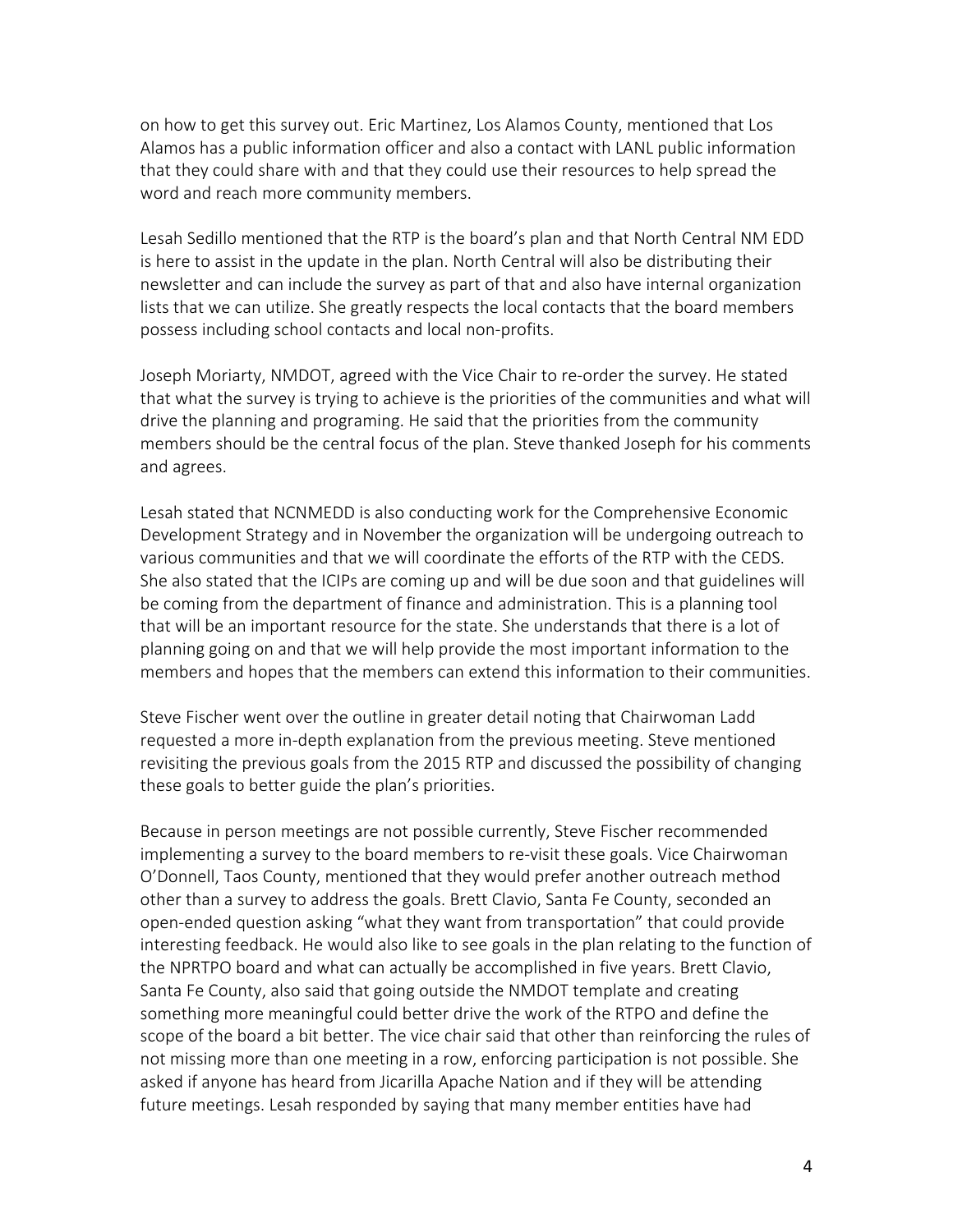problems participating as of late because of resources being spread thin and a high workload. The board members deliberate and with comment from the Vice Chair, it is decided that one on one phone calls or emails to the members to re-visit the goals would be the best method to gather input from all the members.

Governor Ron Shutiva, NMDOT, joined the call at the end of the RTP updates. Vice Chairwoman gave a brief overview of the RTP updates and this concluded the RTP discussion.

VII. Discussion: RTIPR – Updated project lists for the State-Transportation Project Fund and RTIPR

Lesah Sedillo, NCNMEDD, gave a brief overview of the quarterly meeting to review PFF forms. James Mexia and Joseph Moriarty took part in those discussions. Lesah requested that Steve Fischer bring up the RTPO website to show members who haven't seen the previous website updates.

She directed the members' attention to the blue section which has all of the linked required documents required for a state project including the Transportation Project Fund Overview, PFF, PPF, level of effort form, and HB 207 forms. She further went into depth about the house bill and the various new revenue for various project types. Ron Shutiva also informed the board of money being set aside from the house bill for tribal groups. Lesah directed the board's attention to the documents required to be in compliance for federal eligible projects such as ADA and Title VI.

Lesah Sedillo informed the board that these website updates, as well as a workshop that was held last October, are to make the project application process easier since there were some project feasibility forms that were submitted on the wrong documents. A main take-a-way from the quarterly meeting was that there were local projects submitted on federal PFFs.

Vice Chairwoman O'Donnell, Taos County, said that the website is excellent, but she asks if there is a link for the state transportation/highway commission and when the meeting is and who our highway commissioner is. She also expressed that it would be nice to get him to one of our meetings to present on the process. Mr. Ron Shutiva, NMDOT, intervened and said that there is a link for the commission on the NMDOT website and indications of their schedule and previous meeting minutes. Lesah also reminded the board of the local road fund distribution from the district and coordinating that information with the board.

Vice Chair proceeded on the agenda and calls on the district and DOT staff for updates. James Mexia, District 5, said that he has begun reviewing the PFFs and have begun passing on some of those forms for environmental review and that concluded his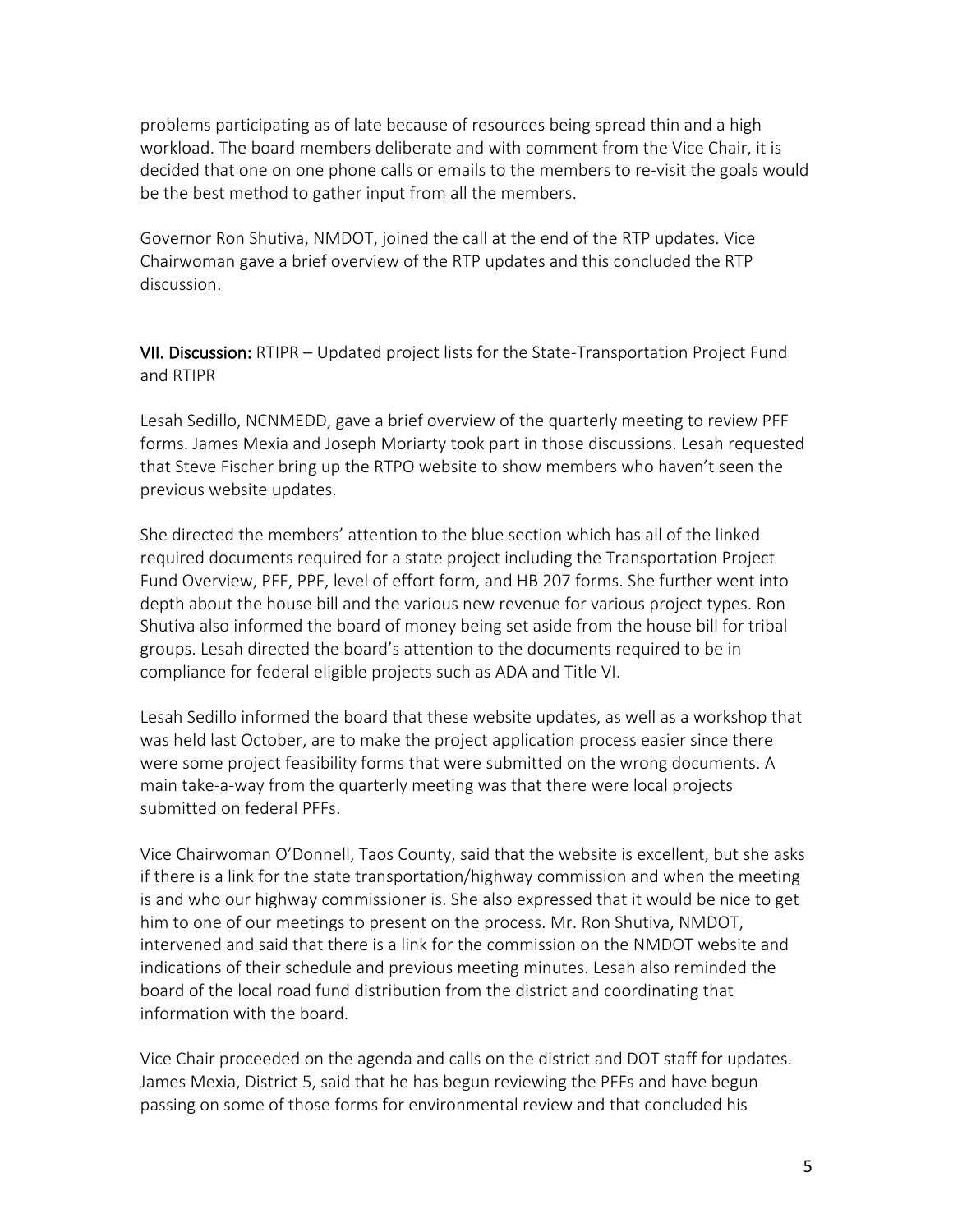updates. Joseph Moriarty, NMDOT, made a quick comment on the HSIP funding (Highway Safety Improvement Funding) and that it has been programmed out in FY22 and 23 and that the federal transportation bill expires at the end of September of this year. Vice Chairwoman O'Donnell, Taos County, asked for clarification on what "programmed out" means. He answered that those projects have all been assigned and put into the STIP. Vice Chair asked if there are any questions. There were none so she moves on to the next agenda item.

#### VIII. NMDOT Updates

- a) District 5: Vice Chairwoman O'Donnell, Taos County, asked if there are any District 5 updates. James Mexia, District 5, said that the update he had given on the PFFs was the only update on his end.
- b) Planning: Vice Chairwoman O'Donnell, Taos County, asked if there are any updates from planning. Joseph Moriarty, NMDOT, announced the 2045 plan (the state's long-range transportation planning document) and that he's inviting all of the board and the community members to take part in the virtual workshops. These workshops are being hosted by NMDOT to provide critical information to the state as well as garner public participation. He said that a total of four workshops are being held around the state and that 2 of them would be of particular interest to Northern Pueblos RTPO region. The first workshop is for the Northern and North-western regions of the state and is scheduled for Tuesday July  $14<sup>th</sup>$ . The second workshop is for the tribal nations and is scheduled on Wednesday July 22<sup>nd</sup>, 10am to noon. He encouraged the board to pass on this information and he asked that if anyone would like to know more information on the workshops to visit newmexico2045plan.com or contact the RTPO planners, Mr. Shutiva, or myself (Joseph) for any further questions. Vice Chair asked if Lesah Sedillo will pass on those links. Lesah said that she has sent some of those previous links out and will continue sending out information on those and additional meetings. That concluded the planning updates and Vice Chair moves on to the tribal liaison updates and gives the floor to Mr. Ron Shutiva.
- c) Tribal Liaison: Ron Shutiva, NMDOT, thanked the board. He said that he has sent out the workshop meeting information to his tribal contact list and will send that out again the day before the meeting. Otherwise, he does not have any updates particularly for the Northern Pueblos region. He urged entities to follow up on their capital outlay projects and for tribal entities for their TIF funded projects. He said that this is important because state funds are more limited than ever, and some transportation projects may see a cut in funding. He said that following the previous special session, the DOT saw a cut of about 45 million dollars statewide, so it's very important to follow up on already approved projects. Lesah thanked Mr. Shutiva for attending the meeting and for all the wealth of information he is able to pass on to our members. Vice Chair concluded this agenda item and moved on to the next item.
- d) LTAP Board- Vice Chairwoman O'Donnell, Taos County, called on LTAP updates but because Chairwoman Ladd is not present, no updates were available from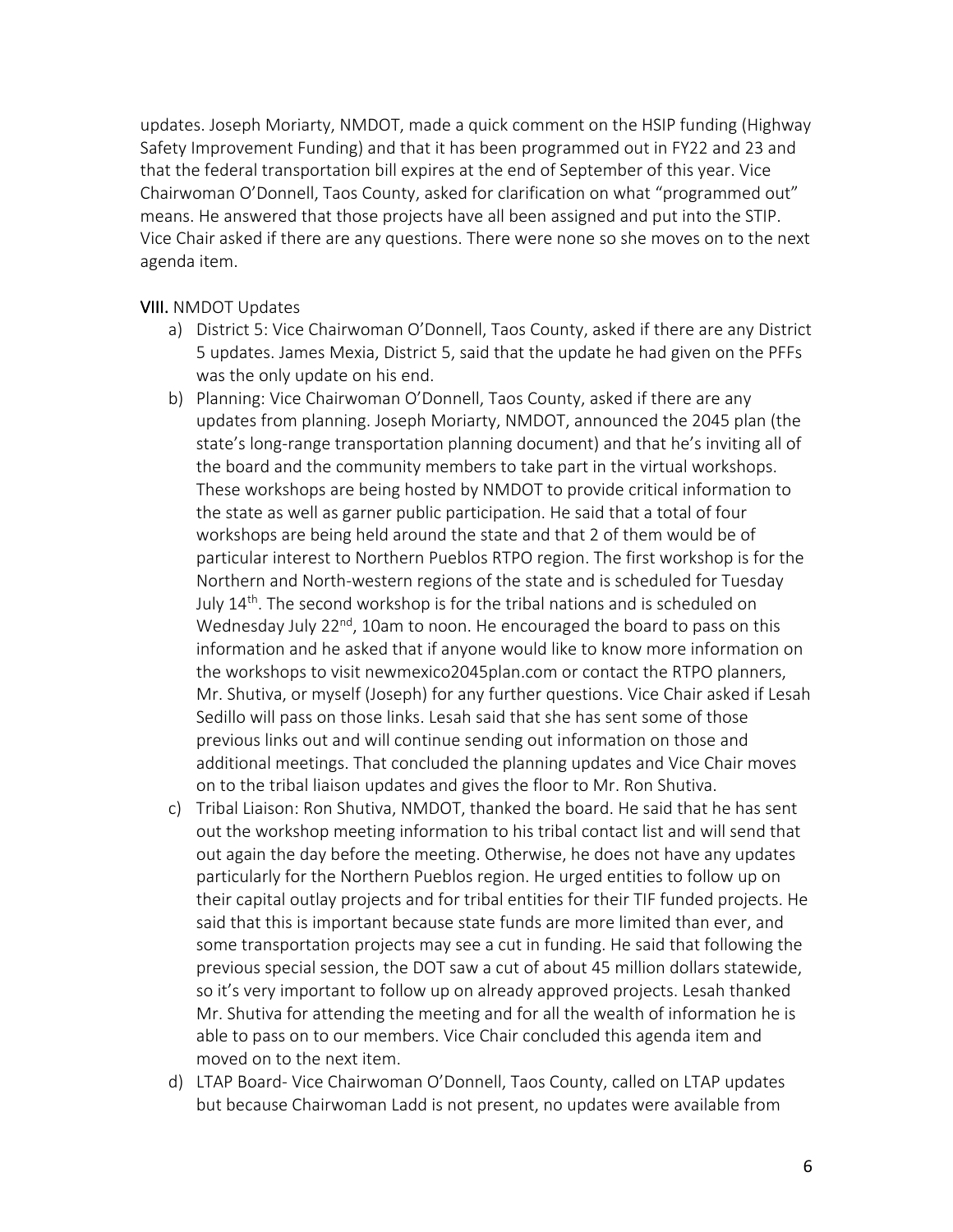her. Ron Shutiva said that he does sit on the LTAP advisory board and that there was a request out for a survey on the services that LTAP provides. He did not remember when the deadline is for input on that plan but if you did receive that, please chime in and that the survey is not long. Vice Chair asked if we should table this discussion item in the event that the Chairwoman could return to the meeting and Mr. Shutiva says that will be fine and for her to give a full report either when she returns this meeting or for next meeting. Vice Chairwoman O'Donnell, Taos County called on a motion and Mary Lou Valerio, Pueblo of Santa Clara, made a motion to move that discussion item to the end in the event that the Chairwoman returns before adjournment. Marcus Lopez, Pueblo of Nambe, seconded the motion. Vice chair called on a roll call vote. Steve Fischer conducted the vote and all members voted in favor.

- Entity | Voting Member | Vote Taos County Res | Brent Jaramillo | Yes Pueblo of San Ildefonso Lillian Garcia Ves Los Alamos Fric Martinez Pres Santa Fe County | Brett Clavio | Yes Pueblo of Nambe  $\vert$  Marcus Lopez  $\vert$  Yes Pueblo of Santa Clara  $\parallel$  Mary Lou Valerio  $\parallel$  Yes
- a. Roll Call Vote:

IX. Member Input on Training and Presentations for NPRTPO

Vice Chair asked if there is any member input on trainings and presentations for the RTPO. Brett Clavio said that trainings can be looped into the board's goals. Lesah mentioned that Joseph Moriarty provided information on the new environmental contact named Casie Miller. That is an important topic for our members and Lesah asked the Vice Chair if Casie should be contacted for a possible presentation during a board meeting. Vice Chair said that it's an excellent idea. That concluded the member input on trainings, and we move to the next item.

X. NPRTPO Planning/Program Manager Updates

#### NPRTPO Planner Report by Steve Fischer Prepared for Meeting on July 8th, 2020

\*Reach out to Steve Fischer, NCNMEDD Transportation Planner, at stevef@ncnmedd.com for any of the items listed in this report

Conferences, Trainings & Webinars July (new Items)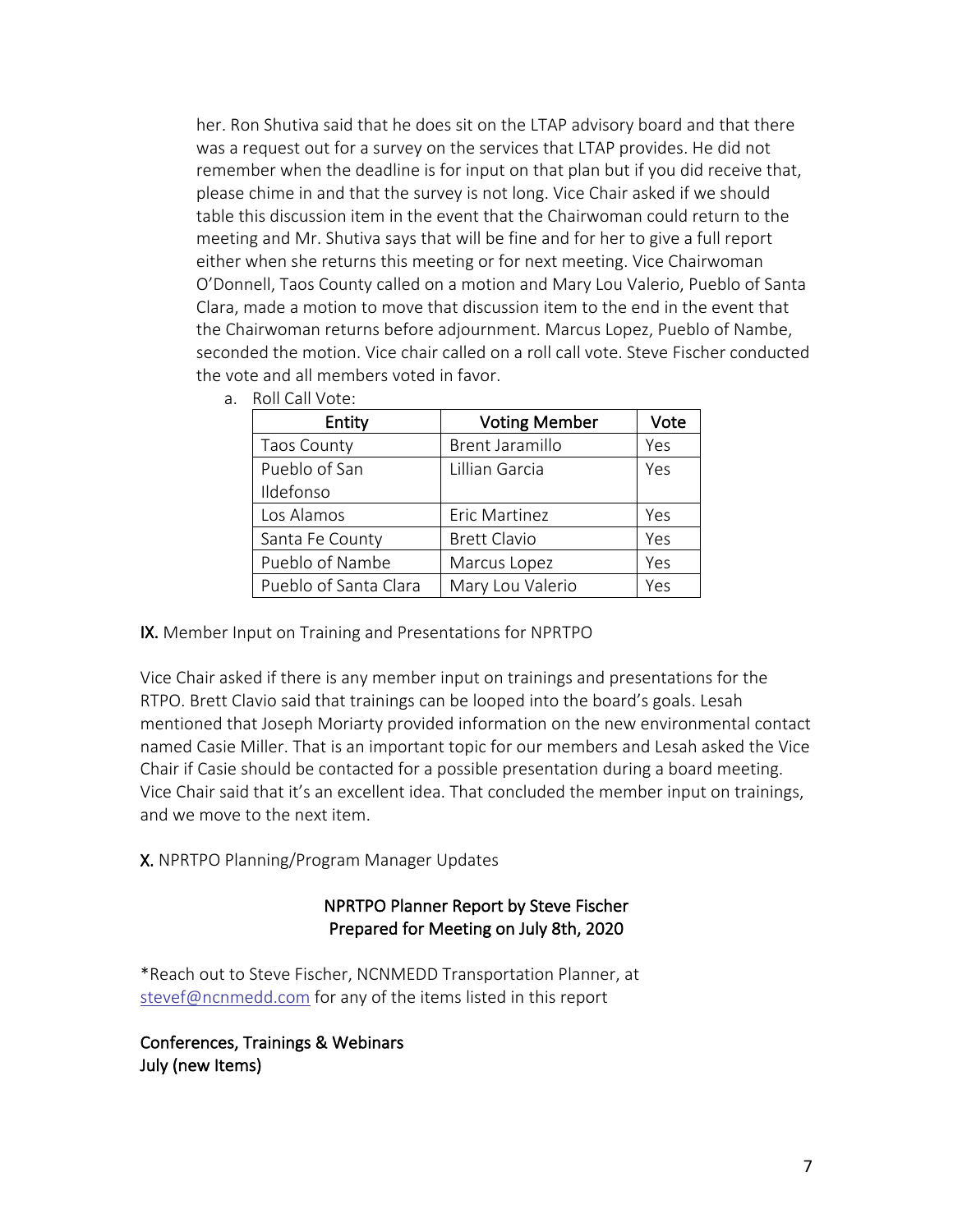- National Center for Rural Road Safety Virtual Summit 9/29- 10/1/2020: http://www.cvent.com/events/3rd-national-summit-on-rural-road-safety/eventsummary-09277ba6f76249638deb546f4518b834.aspx
- NM 2045 Plan: Virtual Stakeholder engagement workshop. July  $14<sup>th</sup>$  Virtual workshop meeting link: https://www.gotomeet.me/HighStreet1/nm-2045-virtualmeeting
- 2020 Trans-SET Conference is now virtual. Registration: https://transet.lsu.edu/2020-conference/register/
- AASHTO Journal weekly transportation news magazine. Keep up to date on federal transportation related bills: https://aashtojournal.org/
- July 14<sup>th</sup> webinar through the Population Health Learning Collaborative and insightinformation.com on resources for rural communities to reduce the negative impact of this crisis (with a focus on housing). Learn more about the webinar: https://tinyurl.com/y9ulbnt5
- NADO National Regional Transportation Conference Update (July 28 and 29) on Regional approaches to improving mobility, regional planning and public outreach, freight planning, rural and small metro transportation safety, value capture and financing practices and regional resilience for transportation and economic development. Events calendar: https://my.nado.org/Events/Calendarof-Events

## Regional Data Information and Updates, Project Compliance Requirements and New Funding Opportunities

- NMDOT and the city of Española are happy to share their Fairview Lane Corridor Safety Improvement Plan which will be available July 20<sup>th</sup> for public review.
- CEDS Goals Survey links:
	- o Los Alamos: https://bit.ly/ASAPLosAlamos
	- o Rio Arriba: https://bit.ly/ASAPRioArriba
	- o Santa Fe County: https://bit.ly/ASAPSantaFe
	- o Taos County: https://bit.ly/ASAPTaosNM
- NMDOT Transit and Rail Division is accepting letters of intent from organizations interested in applying for the following grants: (1) FTA Section 5311 Program which provides administrative and operating assistance for bus and bus facilities and (2) FTA section 5310 Program which assists non-profits and public agencies to provide safe, efficient, and coordinated public transportation for seniors and those with disabilities. For more information visit FTA's website: https://www.transit.dot.gov/grants
- NMDOT FY 2022 Financial Assistance for formula grants for rural areas 49 USC (enhanced mobility for seniors and individuals with disabilities). For more information on this, and other grants go to: https://www.transit.dot.gov/grants deadline for this grant is Friday, July 24<sup>th</sup>

## Items from last meeting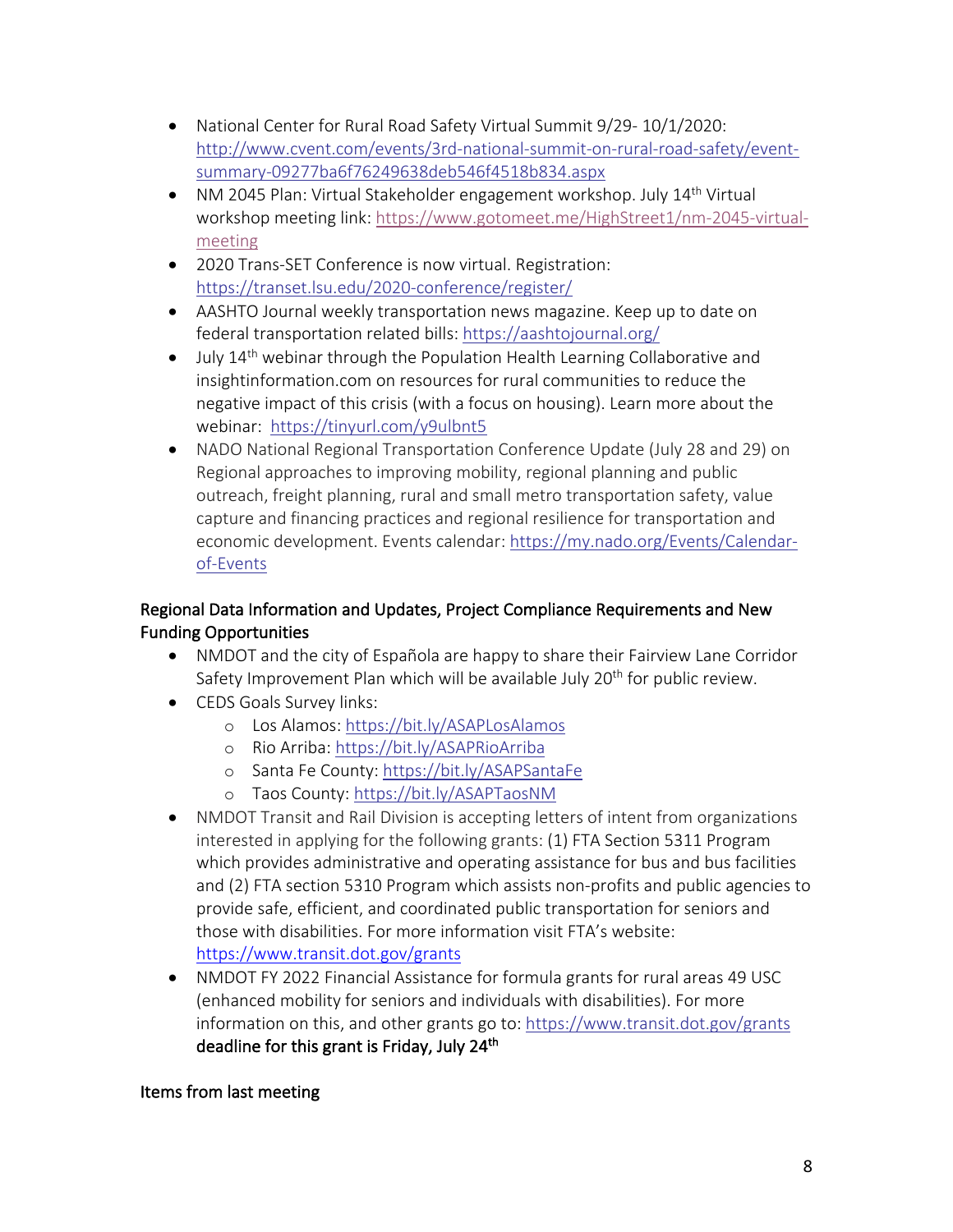- The National Regional Transportation Conference 2020 is going virtual. The meeting originally scheduled in Kansas City in late July is now being hosted online by the National Association of Development Organization (NADO) research foundation. For more information on resources, RTPO models, and latest news regarding COVID please visit ruraltransportation.org.
- Open Meetings Act/Inspection of Public Records Act Training. Currently the NM Attorney General's Office has no scheduled trainings for 2020, due to COVID restrictions. When trainings are scheduled, they are announced on the NM AG's website: https://www.nmag.gov/ipra.aspx
- 10/14-10/16, Roswell: Save the date! American Planning Association-New Mexico Chapter (APA-NM) annual conference; keep an eye on the website for updates on the conference; http://apa-nm.org/conferences/2020-conference/
- 10/1-10/2, Farmington: 3<sup>rd</sup> Annual New Mexico Outdoor Economics Conference; more information, including registration, available here: https://outdooreconomicsnm.com/
- The National Transportation in Indian Country Conference is scheduled for August 31<sup>st</sup>- September 3<sup>rd</sup>. Registration is available online at www.nticc.org

## Regional Data Information and Updates, Project Compliance Requirements and New Funding Opportunities

- New Mexico Economic Development Department's updated county profiles offer information on county level industry and workforce data, total revenue generated (broken down by industry) and percent growth or decline in target industries. NMEDD County Level Reports: https://gonm.biz/site-selection/county-profiles/
- \*As a reminder, if you anticipate applying for a federally eligible project you must be in compliance with the following: T/LPA ADA & Title VI:
- Here is a brief review of the documents required from the LPAs:
	- o Local Public Agencies (LPAs) with fewer than 50 employees: (including part-time employees but not elected officials)
		- ADA Policy
		- To see a sample ADA policy, go to:
		- § https://www.ada.gov/pcatoolkit/chap2toolkit.htm
		- Title VI Policy
		- To access NMDOT's Title VI Boilerplate, go to: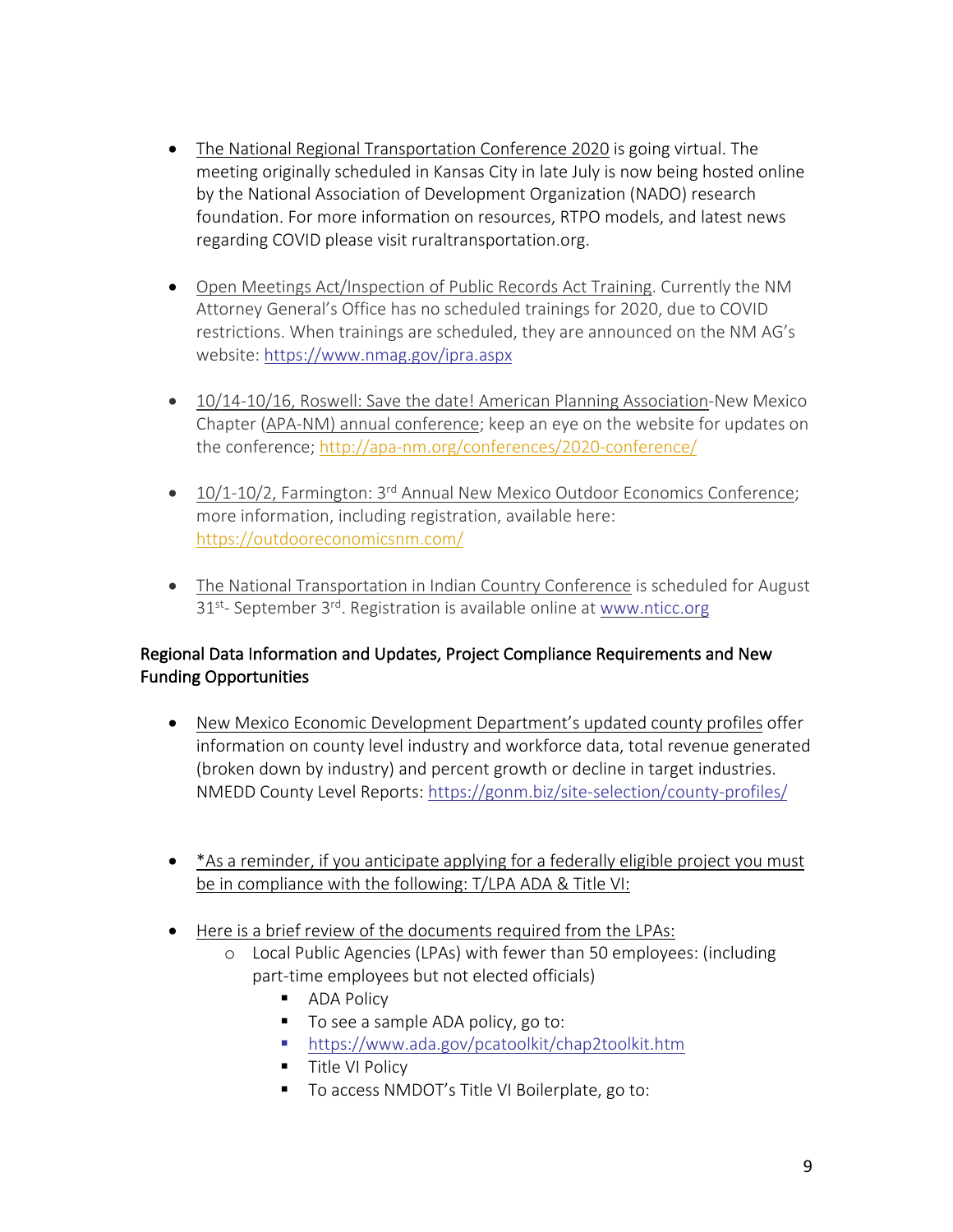- § http://dot.state.nm.us/content/dam/nmdot/OEOP/Title\_VI\_Boiler plate\_LGA.pdf
- Letter certifying the LPA has fewer than 50 employees. This letter should include the names and positions of their current employees.
- o Local Public Agencies (LPAs) with 50 or more employees:
	- Title VI Policy
	- To access NMDOT's Title VI Boilerplate, go to NMDOT's website.
	- ADA Transition Plan. The ADA Transition must include the following:
		- Official responsible for implementation of the Transition Plan;
		- Identification of physical barriers in the public entity's facilities that limit the accessibility of its programs or activities to individuals with disabilities;
		- Detailed description of the methods that will be used to make the facilities accessible;
		- Schedule for taking the steps necessary to upgrade access to meet ADA and Section 504 requirements;
		- Description of public involvement in development of ADA Transition Plan;
		- ADA Policy Statement
		- Identification of ADA Coordinator including contact information; and
		- Clear Complaint/Grievance Process to receive and address complaints or grievances from the public.
- SANTA FE, N.M. Applications for the Outdoor Equity Fund to support New Mexico's outdoor recreation economy opened and are available online, Director of the Outdoor Recreation Division Axie Navas announced today. The deadline to apply is August 1, 2020.
	- o NMEDD's Webinar: https://www.youtube.com/watch?v=fkmlE1Rggvg

Following the report, Lesah Sedillo mentioned the recent special session and the signed bills especially senate bill 3 in which there is funding for local governments and businesses. There was also a link to the NM finance authority which provides you or your business information on when those low interest loans will become available. She has also been distributing the list of projects that would be taken back from budget cuts. There is a 90-day clause in the bill that enables the entity to get the project saved even after the bill gets signed and she urged that entities do not wait the full 90 days. She also emphasized how important it is that entities continue their monthly reporting in their capital project monitoring system. If that isn't done, you could possibly lose your project funding.